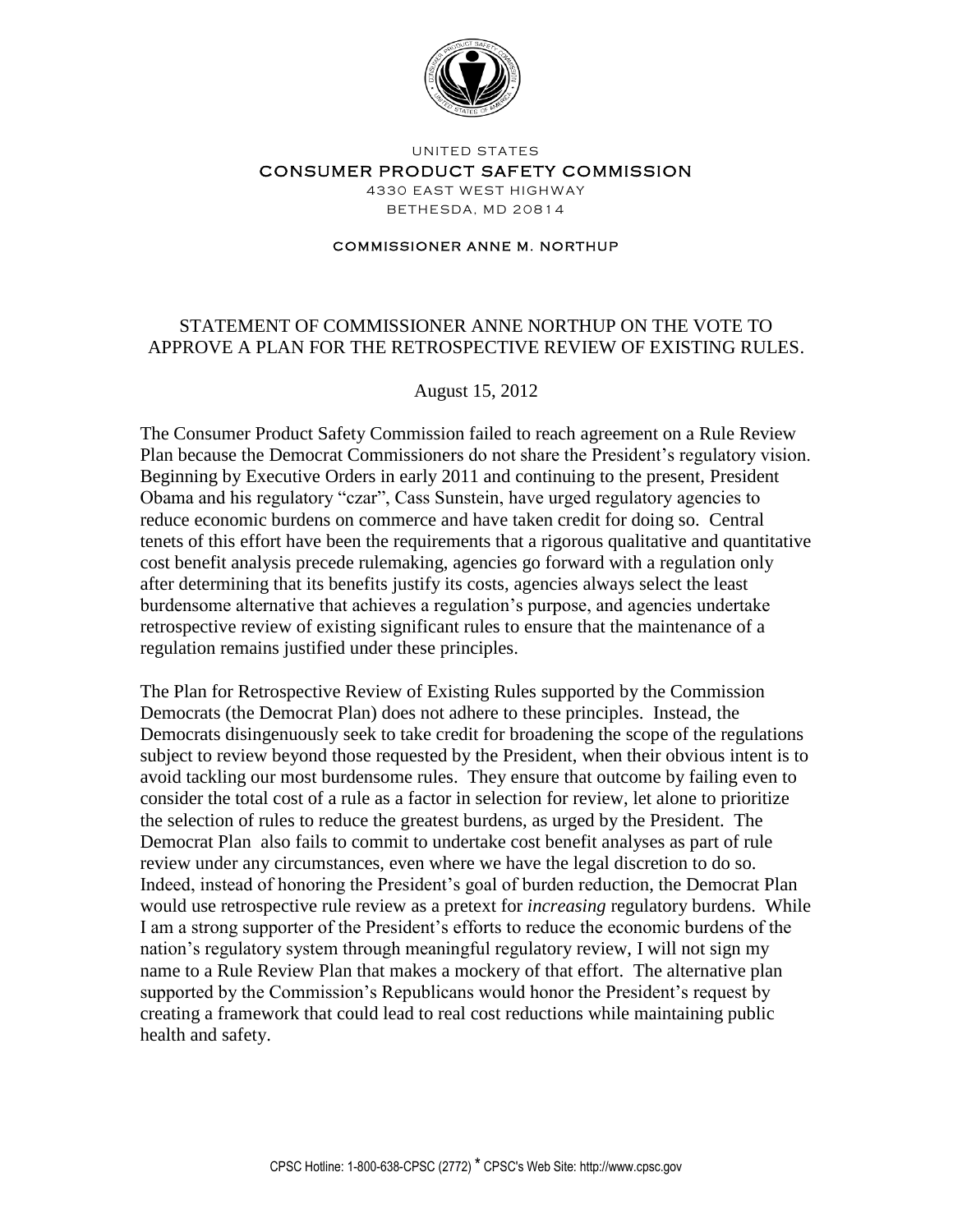## **The President Asked for a Rule Review Plan that Focuses on Removing the Greatest Unnecessary Economic Burdens and Uses a Rigorous Cost Benefit Analysis to Ensure that Existing Regulations Whose Benefits Do Not Justify their Costs are Modified or Repealed.**

The President's intent is clear from Executive Orders 13563, 13579 and 13610. Regulatory agencies are to develop plans for the retrospective review of existing regulations that prioritize the greatest reduction in economic burdens and use cost benefit analysis to modify or repeal regulations whose benefits do not justify their costs. In the President's words:

Our regulatory system must protect the public health, welfare, safety, and our environment while promoting economic growth, innovation, competitiveness, and job creation. . . . It must identify and use the best, most innovative, and least burdensome tools for achieving regulatory ends. It must take into account benefits and costs, both quantitative and qualitative. . . . It must measure, and seek to improve, the actual results of regulatory requirements.

[E]ach agency must, among other things: (1) propose or adopt a regulation only upon a reasoned determination that its benefits justify its costs (recognizing that some benefits and costs are difficult to quantify); [and] (2) tailor its regulations to impose the least burden on society, consistent with obtaining regulatory objectives . . .

## E.O. 13563 (January 18, 2011).

. . .

In May 2011, President Obama urged independent regulatory agencies to adhere to these principals, including that "to the extent permitted by law, [regulatory] decisions should be made only after consideration of their costs and benefits (both qualitative and quantitative)." E.O. 13579 (July 11, 2011). The President also called on each independent regulatory agency to "develop and release to the public a plan, consistent with law and reflecting its resources and regulatory priorities and processes, under which the agency will periodically review its existing significant regulations to determine whether any such regulations should be modified, streamlined, expanded or repealed so as to make the agency's regulatory program more effective or less burdensome in achieving regulatory objectives." *Id*. In a memorandum advising the heads of independent regulatory agencies, Cass Sunstein explained that the regulatory principles outlined by President Obama in E.O. 13563 are also relevant to the process of retrospective rule review. Cass Sunstein, Administrator, Office of Information and Regulatory Affairs, office of Mgmt. & Budget, Exec. Office of the President, Memorandum on Regulation and Independent Regulatory Agencies 4 (July 22, 2011) ("July 22, 2011 Sunstein Memo").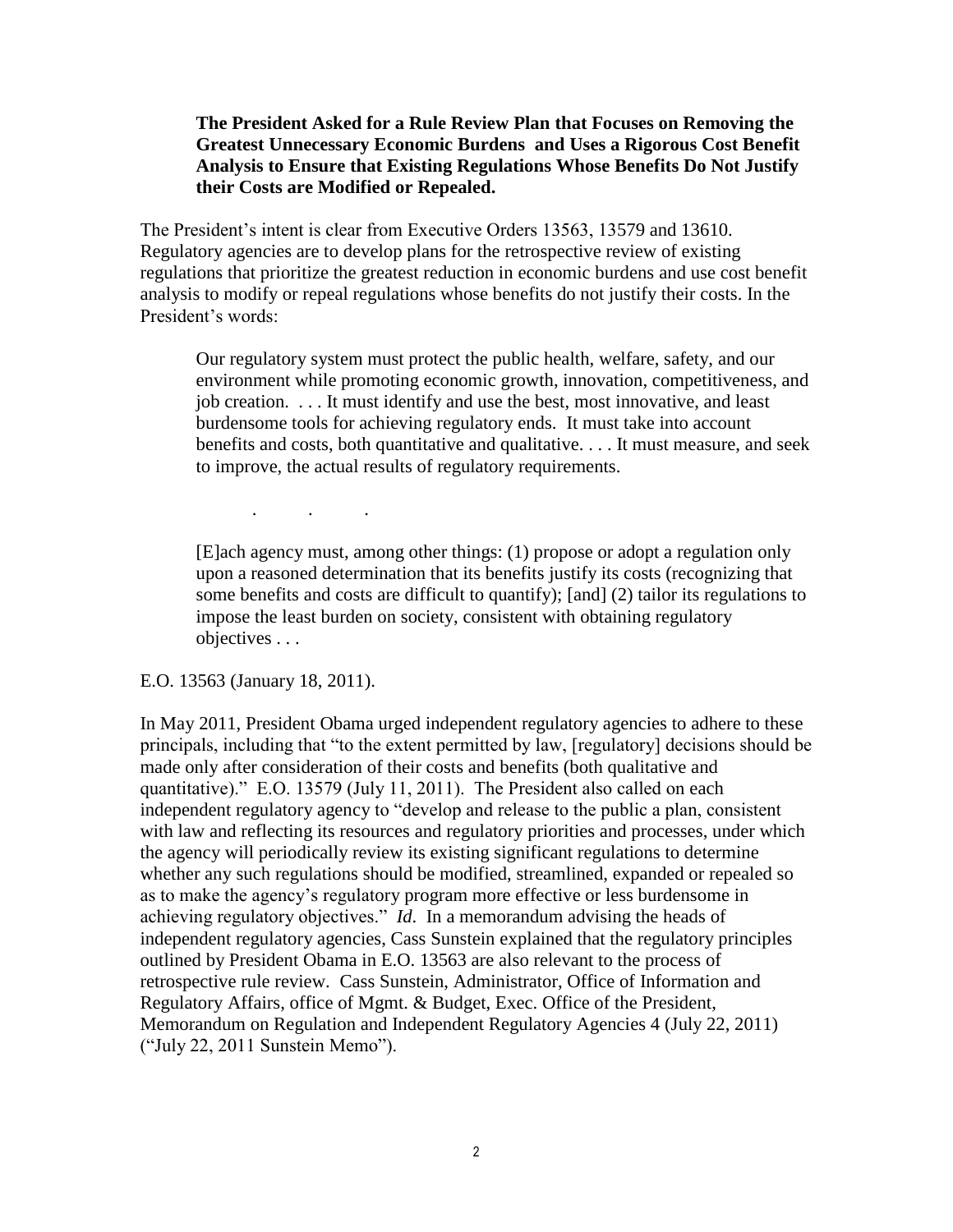More recently, the President emphasized that the primary purpose of retrospective rule review is the reduction of economic burdens:

In implementing and improving their retrospective review plans, and in considering retrospective review suggestions from the public, agencies shall give priority, consistent with law, to those initiatives that will produce significant quantifiable monetary savings or significant quantifiable reductions in paperwork burdens while protecting public health, welfare, safety, and our environment. . . . [A]gencies should give consideration to the cumulative effects of their own regulations, including cumulative burdens, and shall to the extent practicable and consistent with law give priority to reforms that would make significant progress in reducing those burdens . . .

Executive Order 13610 (May 10, 2012).

Cass Sunstein has also made clear that the primary goal of retrospective rule review is the reduction of regulatory burdens: "The aim [of retrospective rule review] is to create a defined method and schedule for identifying certain significant rules that are obsolete, unnecessary, redundant, unjustified, excessively burdensome, or counterproductive." July 22, 2011 Sunstein Memo at 4. *See also* Cass Sunstein, *Toward a 21st -Century Regulatory System,* Wall Street Journal, January 18, 2011 (Calling for "a governmentwide review of the rules already on the books to remove outdated regulations that stifle job creation and make our economy less competitive . . . to root out regulations that conflict, that are not worth the cost, or that are just plain dumb." Moreover, he has urged that priority be given to regulations that impose the greatest burdens: "[I]t is important to obtain a clear and concrete sense, to the extent feasible, of the potential savings of reforms in terms of monetary amounts or burden hours. Agencies should attempt to identify and quantify those savings, and should prioritize those reforms with the potential to have significant impact." *Id.* at 5-6.

The Obama administration has also publically touted the cost savings impact of regulatory review. In a Wall Street Journal editorial last year, Cass Sunstein described President Obama's rule review initiative as "an unprecedented government-wide review of regulations already on the books so that we can improve or remove those that are outof-date, unnecessary, excessively burdensome or in conflict with other rules." Cass Sunstein, *21st -Century Regulation: An Update on the President's Reforms*, Wall Street Journal, May 25, 2011. He went on to announce that the "results" to date were

reforms that will save private-sector dollars and unlock economic growth by eliminating unjustified regulations, including what the President has called `absurd and unnecessary paperwork requirements that waste time and money.'

We are taking immediate steps to save individuals, businesses, and state and local governments hundreds of millions of dollars every year in regulatory burdens. The reforms have the potential to save billions of dollars more over time while maintaining critical health and safety protections for the American people.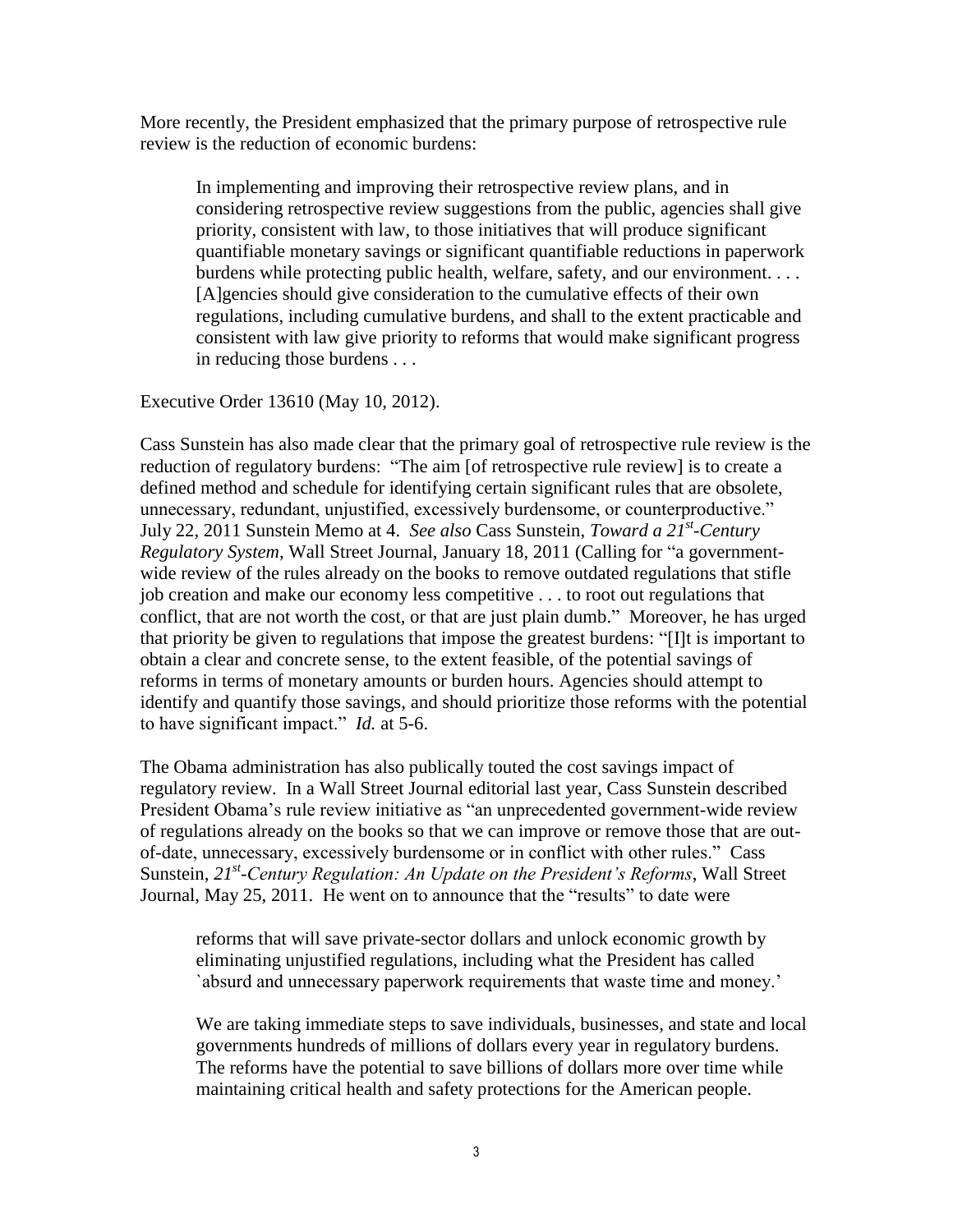*Id. See also* Cass Sunstein, *Reducing Red Tape: Regulatory Reform Goes International*, Wall Street Journal, May 1, 2012 ("Executive Order 13563 also calls for an ambitious, government-wide `lookback' at existing rules, with the central goal of eliminating outdated requirements and unjustified costs."); Cass Sunstein, *Washington Is Eliminating Red Tape*, Wall Street Journal, August 23, 2011 (announcing the release of agency rule review plans containing "hundreds of initiatives that will reduce costs, simplify the system, and eliminate redundancy and inconsistency").

# **The Rule Review Plan Approved by the Commission's Democrats Ignores the President's Request.**

The Democrat Plan ignores the repeated admonitions by the President and his spokesman that retrospective rule review target the most burdensome rules in order to yield the greatest potential cost savings. Instead, the plan takes credit for cost reduction measures that the Commission is already statutorily obligated to consider, and initiates the review of insignificant additional rules.

Specifically, Public Law 112-28 requires the Commission to seek public comment on opportunities to reduce the cost of third-party testing requirements and to prescribe new or revised third-party testing regulations if doing so will reduce third party testing costs consistent with assuring compliance with the applicable consumer product safety rules. Public Law 112-28 also requires the Commission to consider alternative third-party testing requirements for manufacturers who meet the statutory definition of "small batch manufacturers." The Commission is obligated to carry out those statutory mandates in 2012 and 2013, and would do so irrespective of the President's Executive Orders.

Once these mandatory measures are stripped away, the Democrats crabbed view of regulatory review becomes apparent. In 2012, they would include as part of the Rule Review Plan the Commission's reconsideration of its Toy Caps Rule and Animal Testing Rules. The Toy Caps Rule was revoked because its requirements were superseded by the Commission's adoption of the more stringent toy caps standard contained in ASTM F 963. In other words, no manufacturer was testing to the standard contained in our Toy Caps Rule, and it therefore imposed no burden whatsoever. Similarly, the Commission's recent revisions to the Animal Testing Rules resulted in very minor changes that had negligible, if any, impact on the economic burden of testing to the rules. The change to Federal Caustic Poison Act regulations promulgated under the Federal Hazardous Substances Act proposed to be undertaken pursuant to the rule review plan in 2013 also amounts to nothing more than a housekeeping measure that will not meaningfully reduce the costs of compliance. Including each of those initiatives among the rules selected for review is incompatible with the intent of E.O. 13579, and would set the precedent that the Commission does not share the President's goal of reforms "with the potential to have significant economic impact."

Even worse, the fourth and final new initiative – contained in the Democrat plan among the rules to be reviewed in fiscal year 2013 – is intended to strengthen existing rules and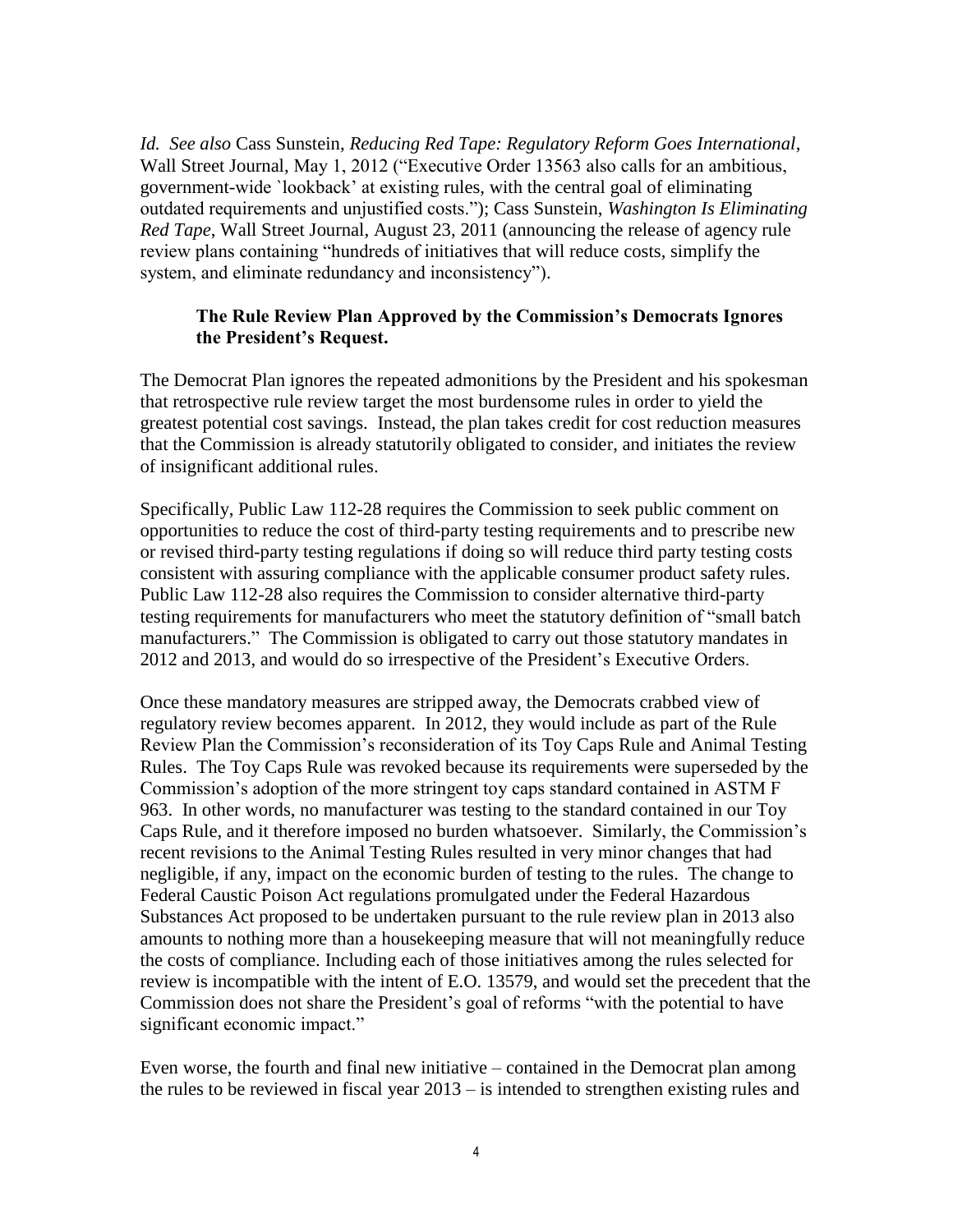would *increase not decrease* the regulation's compliance costs. Specifically, the plan calls for a review of the carpet and rug flammability standards in order to fill a gap in coverage that has permitted some rugs and carpets to avoid testing. While I support the extension of existing rules where necessary to ensure product safety, rule review in response to the President's Executive Order is not the place to do that. Our core mission is to protect product safety, and we should always be on the lookout for opportunities to address product hazards. Rule review, in contrast, is a separate initiative intended to reduce unnecessary economic burdens.

Consistent with the inconsequential rules the Democrats would select for the Commission's first two fiscal years of rule review, the Democrat Plan sets in a place a framework and selection criteria that is unlikely to ever result in meaningful cost reduction. This is because the Democrat Plan does not explain how the selection of rules for review will be prioritized. This omission would be less important if the Democrats had not also opted to "broaden" the scope of rules potentially subject to review beyond the "significant" rules identified by the President. E.O. 13579 asks independent regulatory agencies to review existing "significant" regulations, defined as those that have an annual effect on the economy of \$100 million or more, or adversely affect in a material way the economy, a sector of the economy, productivity, competition, jobs, the environment, public health or safety.<sup>1</sup> Rather than focus on such significant regulations, the Democrat plan includes as potential candidates for review all of the agency's existing regulations, guidance documents, and unfinished proposed rules, and would even use the regulatory review process to perform clean up on the regulatory agenda – the list of regulatory actions the Commission proposes undertaking in the future. The President asked that agencies "give priority, consistent with law, to those initiatives that will produce significant quantifiable monetary savings or significant quantifiable reductions in paperwork." The Democrat Plan does no such thing, and, by lumping in every action the Commission ever has or ever will take, ensures that the regulatory actions selected for review are unlikely to result in meaningful cost reductions. The unavoidability of that outcome based on the language of the Democrat Plan belies the Chair's repeated public claims that she is going further than the President requested. The truth is that the President wanted a plan that focused on "significant" – meaning most burdensome – regulations, and the Democrats would trivialize the President's initiative.

Equally damning, no cost benefit analyses would inform the Commission's review of the regulations selected under the Democrat Plan. Without such an analysis, there is no way to ensure that the benefits of a rule justify its costs, or to take appropriate action when they do not. This is a far cry from the Obama administration's vision of "chang[ing] the

 $\overline{a}$ 

<sup>&</sup>lt;sup>1</sup> 58 Federal Register 190 (October 4, 1993). The President. Executive Order 12866 of September 30, 1993. Regulatory Review and Planning. A "significant regulatory action" means any regulatory action that is likely to result in a rule that may: (1) Have an annual effect on the economy of \$100 million or more or adversely affect in a material way the economy, a sector of the economy, productivity, competition, jobs, the environment, public health or safety, or State, local, or tribal governments or communities; (2) Create a serious inconsistency or otherwise interfere with an action taken or planned by another agency; (3) Materially alter the budgetary impact of entitlements, grants, user fees, or loan programs or the rights and obligations of recipients thereof; or (4) Raise novel legal or policy issues arising out of legal mandates, the President's priorities, or the principles set forth in this Executive order.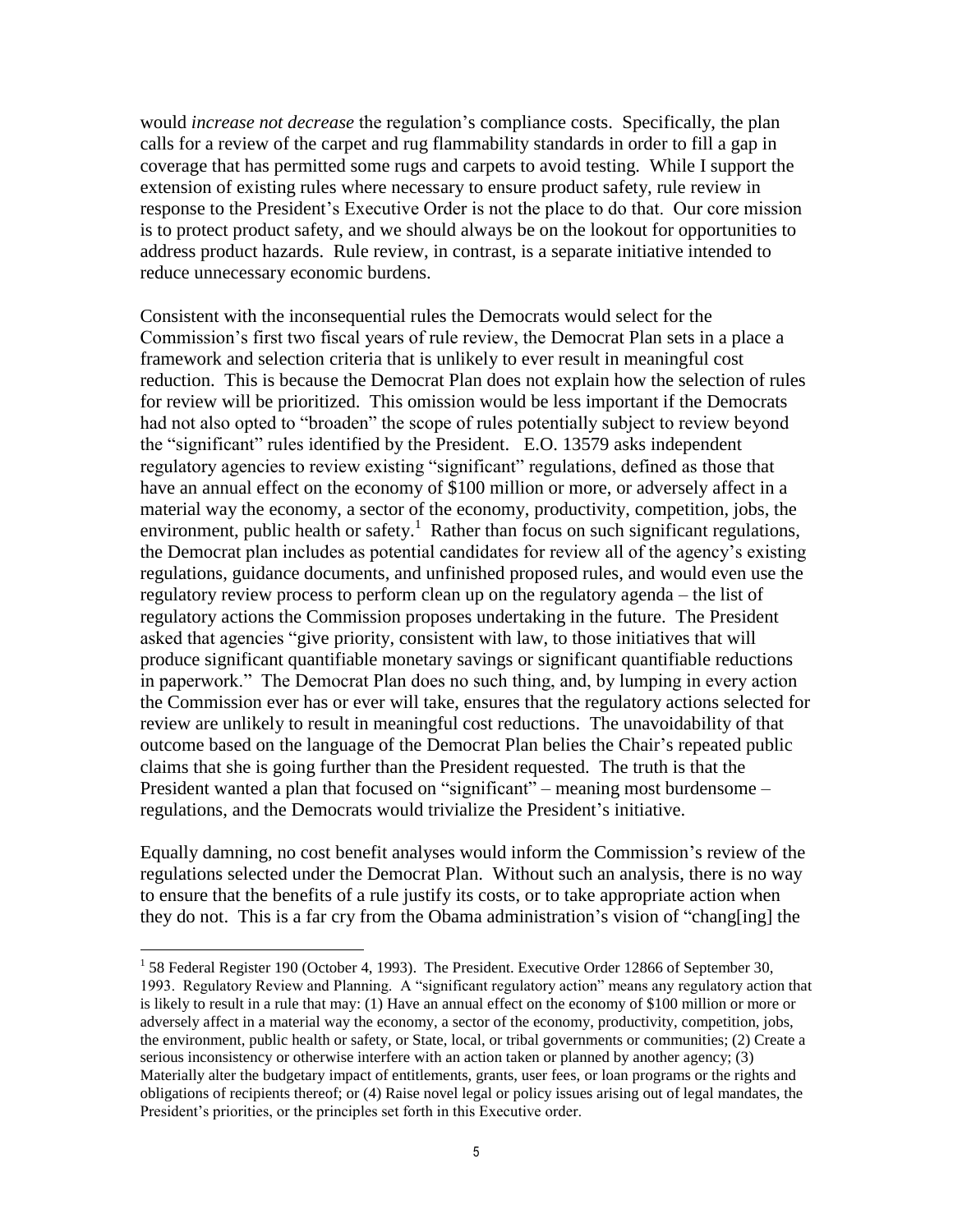regulatory culture of Washington by constantly asking what's working and what isn't" based on "real-world evidence and data." Cass Sunstein, *21st -Century Regulation: An Update on the President's Reforms*, Wall Street Journal, May 25, 2011.Where is the "insistence on pragmatic, evidence-baed, cost-effective rules" that Cass Sunstein claims has "informed [the Obama administration's] regulatory approach"? *Id.*

# **The Republican Commissioners' Plan for Retrospective Review of Existing Rules Is True to the Letter and Spirit of the President's Request.**

The Plan for Retrospective Review of Existing Rules supported by my Republican colleague Nancy Nord and I would have realized the President's vision of rule review with the potential to meaningfully reduce the burden of unnecessary regulation. It would have done so without straining the Commission's resources or substituting housekeeping measures for real regulatory reform.

The Republican Plan recognizes that in both 2012 and 2013, substantial resources will be devoted to carrying out the cost reduction mandates of P.L. 112-28. As a result, it does not call for any additional resources to be dedicated to Rule Review in 2012 or 2013. More importantly, it also does not undermine the long term goal of real burden reduction by characterizing housekeeping measures such as revision of the Toy Caps Rule, Animal Testing Rules and Federal Caustic Poison Act Regulations as retrospective rule review. I do not object to revising those rules, and the Republican Plan expressly acknowledges the importance of such work, so long as it does not substitute for meaningful rule review.<sup>2</sup>

The Republican Plan also ensures that rules selected for review in future years will have the potential to significantly reduce the unnecessary economic burdens of compliance with the Commission's regulations. This is achieved first by requiring, consistent with the President's request, that the Commission's selection of rules for review give priority to "those requirements imposing the highest burden and cost of compliance."

In addition, unlike the Democrat Plan, our plan requires that cost-benefit analyses be performed during the course of rule review so that rational, informed decisions can be made regarding whether the benefits of a regulation justify its costs. This exercise is particularly important for regulations promulgated under the Consumer Product Safety Improvement Act over the last several years, none of which were required to be justified by cost-benefit analyses. I understand that Congress intended the expedition of certain rules due to a perceived need for immediate action, and that cost-benefit analyses could therefore not be performed. For instance, we could not have issued mandatory standards for two durable nursery and toddler products every six months if such standards needed to be justified based on a cost-benefit analysis. But I do not believe that the President intended the Commission to exclude such rules from a cost-benefit analysis during

 $\overline{a}$ 

 $2^2$  The Republican Plan states: "Adopting this Plan does not change or substitute for the Commission's independent responsibility to modify, replace, adopt, or rescind rules as a matter of good administrative practice. This Plan is intended to identify rules potentially needing significant changes in order to reduce unjustified burdens. Minor changes designed to clarify or modernize a rule will continue to be undertaken outside of this Plan."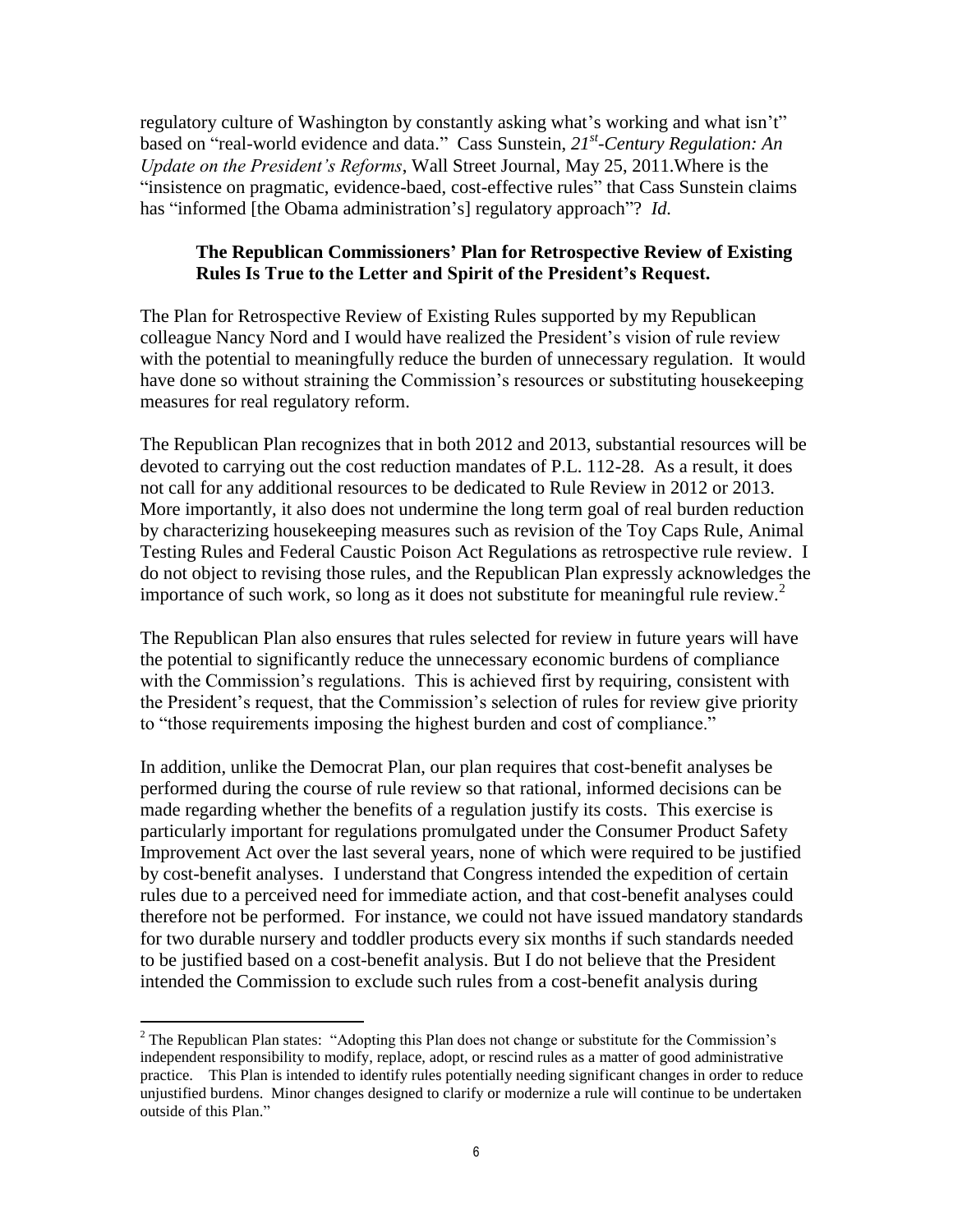retrospective review, nor do I think Congress would object. If a cost-benefit analysis reveals that a toddler product safety standard or test has no safety benefit but imposes substantial costs, the rule should be changed.

On the other hand, we could and should have performed cost-benefit analyses before issuing rules governing the periodic third-party testing of children's products to ensure continued compliance. We were not precluded by statute from doing so, and there was ample time. Retrospective rule review would be our first opportunity to determine whether all of the requirements of those rules can be justified under a cost-benefit analysis, and the Republican Plan would have allowed for that.

Other differences between the Republican and Democrat Rule Review Plans also illustrate our commitment to, and the Democrats' rejection of, meaningful rule review. For instance, the Democrat Plan repeatedly emphasizes the need for a rule to be in place for a substantial time period before retrospective review is undertaken. Whether intentional or not, such an approach would ensure that our rules that impose the greatest burden – those promulgated over the last several years and which were never justified by a cost-benefit analysis – would not be subject to review. The Republican Plan instead recognizes that retrospective review of even a relatively new rule is warranted where "its burdens quickly prove to be more substantial than anticipated or out of proportion with the benefits realized or because the burden and/or cost of the regulation were never given the consideration required by the EOs in the rulemaking process."

The Democrat Plan is also replete with references to the review of rules whose burdens can only be characterized as trivial compared to our most costly rules. For instance the Democrat Plan touts minor changes to address manufacturer confusion over our durable infant and toddler product registration program. In discussing the consideration of "technological advances" as a factor in the selection of rules for review, the Democrat Plan focuses on past revisions of rules "to remove requirements for obsolete testing equipment that is no longer available." But removing requirements for testing that cannot possibly still be performed does not reduce anyone's compliance burden. Such requirements should be removed as a housekeeping measure, not a burden reduction exercise. The Republican Plan correctly focuses consideration of technological advances on the way in which new technology can make a rule less burdensome.<sup>3</sup>

Finally, the Democrat Plan gives equal, if not greater, weight to selecting rules for review in order to strengthen them. Thus, the Democrat Plan views the Plan's review processes as "intended to facilitate the identification of rules that warrant repeal or modification, including those that require strengthening, complimenting, or modernizing." While I agree that a rule subject to review may require strengthening or complimenting, I believe

 $\overline{a}$ 

 $3$  Under the Republican Plan, technological advances are a factor in the selection of rules for review, because "[t]he technology relevant to a rule may have changed significantly since the rule was originally adopted, making the rule unnecessarily burdensome. A rule may need to be eliminated or modified to correct the excess burden. For example, when a test used to determine compliance with a standard has been supplanted by an equally or more effective method that is substantially less costly to perform, the test may need to be modified or replaced."